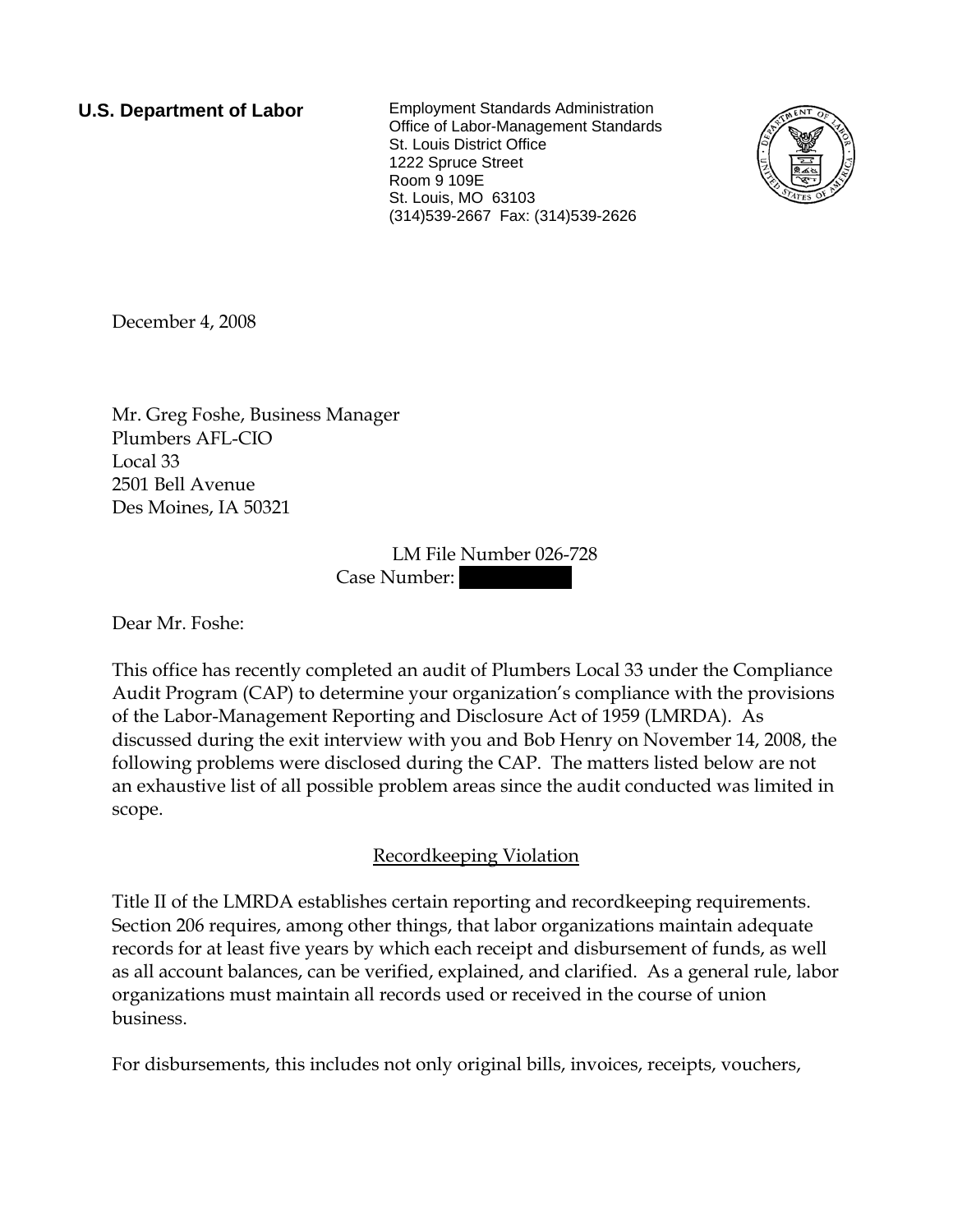Mr. Greg Foshe December 4, 2008 Page 2 of 4

and applicable resolutions, but also documentation showing the nature of the union business requiring the disbursement, the goods or services received, and the identity of the recipient(s) of the goods or services. In most instances, this documentation requirement can be satisfied with a sufficiently descriptive expense receipt or invoice. If an expense receipt is not sufficiently descriptive, a union officer or employee should write a note on it providing the additional information. For money it receives, the labor organization must keep at least one record showing the date, amount, purpose, and source of that money. The labor organization must also retain bank records for all accounts.

The audit of Local 33's 2007 records revealed the following recordkeeping violation:

General Reimbursed and Credit Card Expenses

Local 33 did not retain adequate documentation for credit card expenses incurred by some of the union officers. Officers failed to maintain all of the receipts from gasoline purchases made with the union credit card. On a few occasions, receipts for small meals paid with the union credit card were not maintained.

As previously noted above, labor organizations must retain original receipts, bills, and vouchers for all disbursements. The president and treasurer (or corresponding principal officers) of your union, who are required to sign your union's LM report, are responsible for properly maintaining union records.

Based on your assurance that Local 33 will retain adequate documentation in the future, OLMS will take no further enforcement action at this time regarding the above violations.

## Reporting Violation

The audit disclosed a violation of LMRDA Section 201(b), which requires labor organizations to file annual financial reports accurately disclosing their financial condition and operations. The Labor Organization Annual Report Form LM-2 filed by Local 33 for fiscal year ending December 31, 2007 was deficient in that it reported the value of automobiles given away to officers as a salary payment to them in Schedule 11.

Items Given Away Shown as Receipts and Disbursements